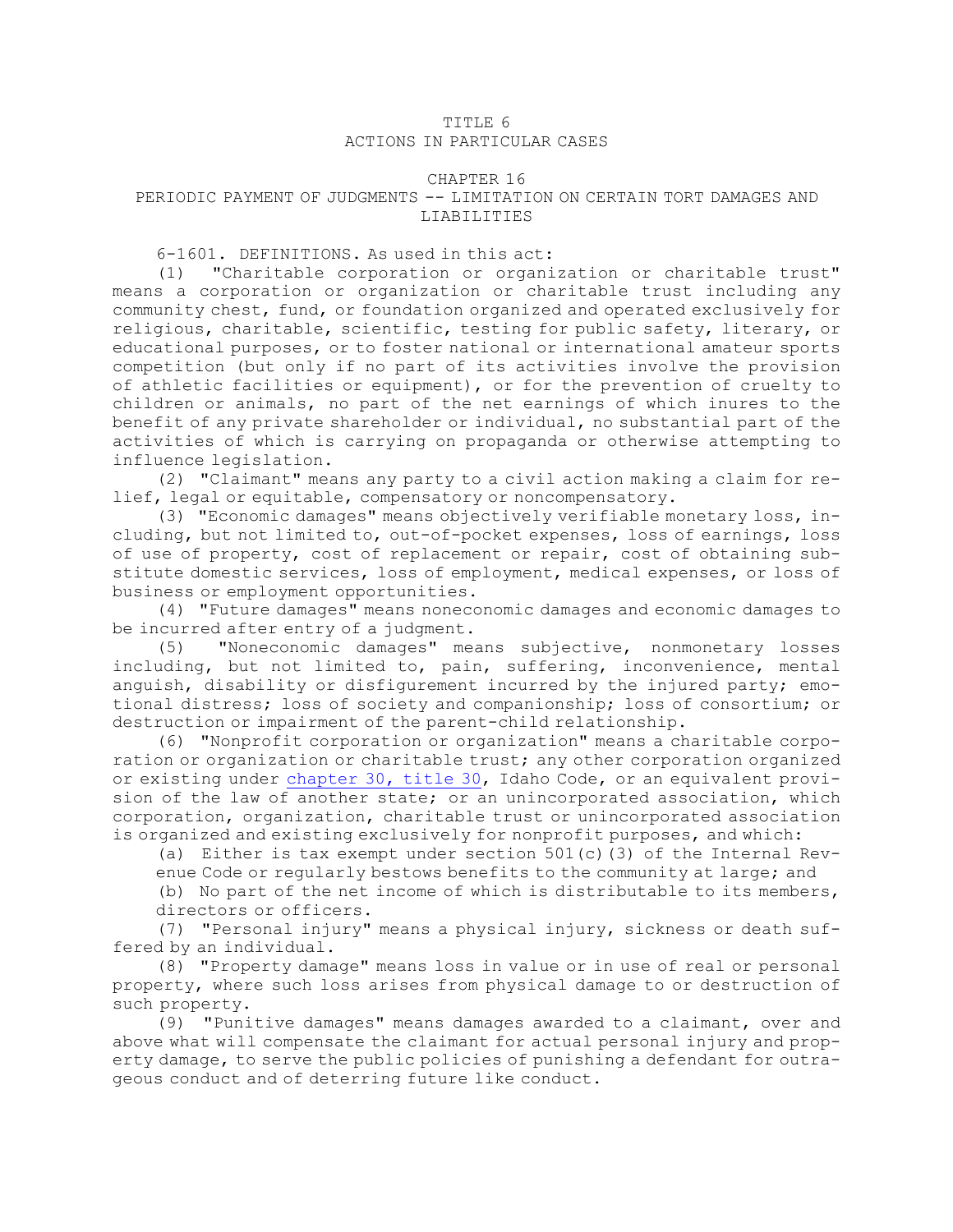(10) "Willful or reckless misconduct" means conduct in which <sup>a</sup> person makes <sup>a</sup> conscious choice as to the person's course of conduct under circumstances in which the person knows or should know that such conduct both creates an unreasonable risk of harm to another and involves <sup>a</sup> high probability that such harm will actually result.

[6-1601, added 1987, ch. 278, sec. 1, p. 572; am. 1990, ch. 105, sec. 1, p. 211; am. 2008, ch. 83, sec. 1, p. 213; am. 2017, ch. 58, sec. 1, p. 92; am. 2020, ch. 294, sec. 1, p. 846.]

6-1602. PERIODIC PAYMENT OF JUDGMENTS -- EXCEPTIONS -- DISCRETIONS -- PROCEDURE. (1) In any civil action seeking damages for personal injury or property damages in which <sup>a</sup> verdict, award or finding for future damages exceeds the sum of one hundred thousand dollars (\$100,000), the court may, in the exercise of its sound discretion, and at the request of either party, enter <sup>a</sup> judgment which provides for the periodic payment of that portion of the verdict, award or finding which represents future damages.

(2) If, prior to the entry of judgment, either party requests that the judgment provide for the periodic payments of future damages, the court shall request each party to submit <sup>a</sup> proposal for such payment which, at <sup>a</sup> minimum, shall state:

(a) The reasons which demonstrate that the imposition of periodic payments is appropriate or inappropriate, according to the criteria provided in subsections (3), (4) and (5) of this section;

(b) The manner and method of proposed future periodic payments including:

(i) The name or names of each recipient of such payments;

(ii) The number, time, interval and dollar amount of all such payments;

(iii) The total amount to be paid over the course of such payments; (iv) The present cash value of such payments as of the date when payment is to commence;

(v) The terms and conditions of any annuity policy, contract or investment which <sup>a</sup> party intends to rely upon as the means of facilitating such payments; and

(vi) The method by which such payments are secured.

(c) Any other factor the court deems appropriate under the prevailing circumstances.

(3) In determining whether periodic payments are appropriate in any given case, the court shall consider, receive evidence and enter findings of fact and conclusions of law on the following:

(a) The age, health, education, occupation experience, medical needs, capacity or incapacity, dependency, and any other special circumstances which, considering the best interests of the claimant, weigh in favor of periodic or lump sum payments;

(b) The financial capacity and resources of the judgment debtor, and any other factors which may affect such debtor's ability to pay the judgment in lump sum, or may otherwise substantially impair the future solvency of such debtor if periodic payments are not ordered;

(c) The degree to which the future damages, losses, expenses and needs are subject to ascertainment with reasonable certainty;

(d) The extent to which an order of future periodic payments may significantly risk that the judgment debtor will be required to pay more than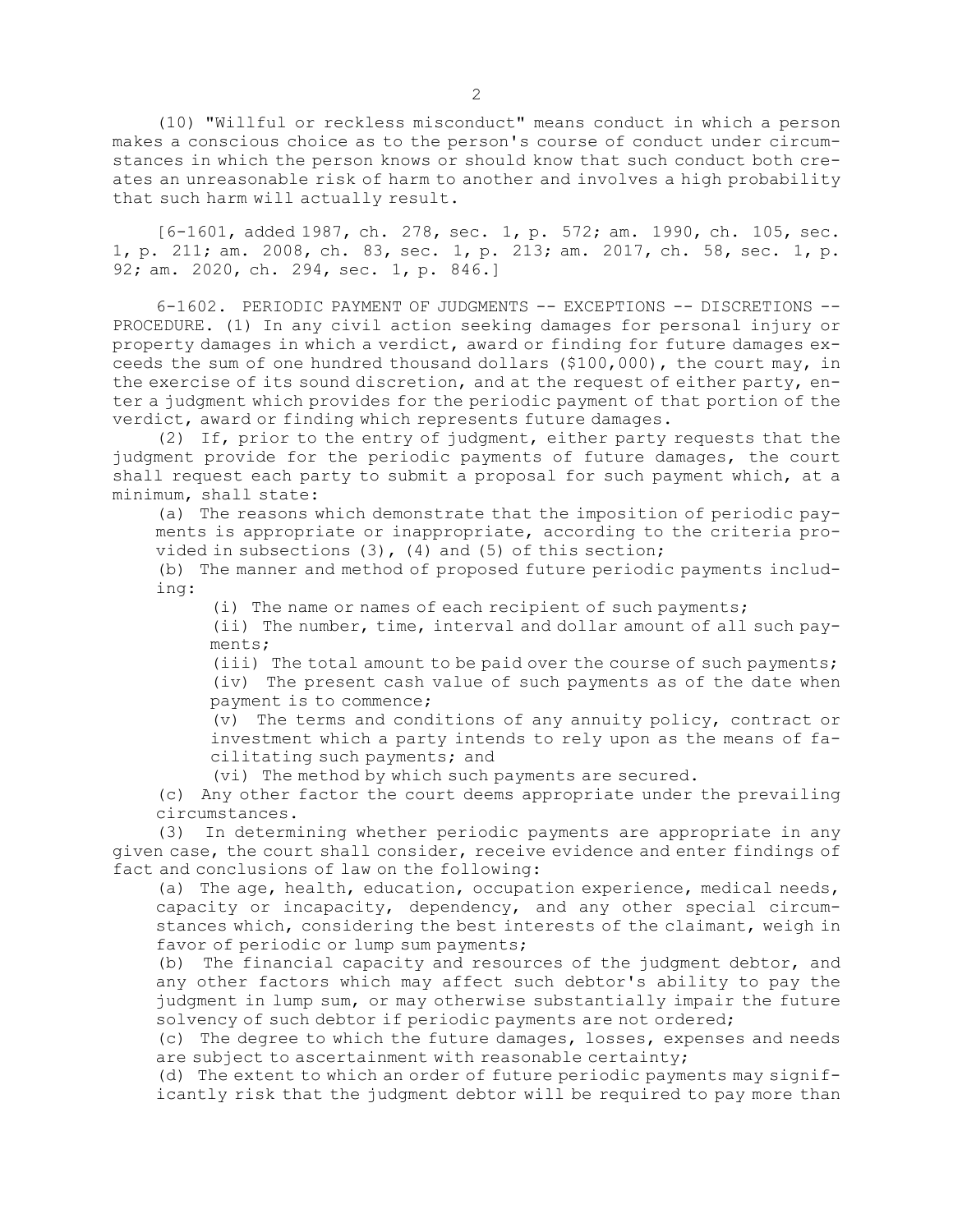the verdict award or finding, or that the claimant will not be fully and fairly compensated for the future damages;

(e) The existence and amount of any policy of insurance providing coverage, in whole or part, to the judgment debtor for the future damages of the claimant;

(f) The claimant's entitlement to future income, benefits, proceeds or payments from other sources which, with reasonable certainty, may supplement the claimant's future economic needs, damages or expenses;

(g) The extent to which the manner of payment may serve to discourage or deter the tortious, wrongful or otherwise unlawful conduct of the judgment debtor or others similarly situated;

(h) The availability of adequate security to insure that the claimant will receive the full value of the verdict, award or finding;

(i) The extent to which the claimant's attorney will be fully and adequately compensated pursuant to terms of the agreement for representation with the claimant; and

(j) The effect upon any taxes which the claimant will have to pay on the periodic payments.

(4) Unless otherwise agreed to by the claimant, periodic payments shall not be ordered in any case involving an intentional tort, or wrongful conduct perpetrated with or accompanied by fraud, dishonesty, malice, willfulness, gross negligence or which represents an extreme deviation from reasonable standards of conduct.

(5) Any unpaid balance of any judgment shall accrue and bear interest at the legal rate of interest specified in section [28-22-104](https://legislature.idaho.gov/statutesrules/idstat/Title28/T28CH22/SECT28-22-104)(2), Idaho Code, except to the extent such judgment is for future damages. Judgments for future damages shall not bear interest unless such future damages have been reduced to present value in which case the court shall assign an interest rate which is consistent with the methodology used in reducing the amount of such verdict award or finding to present value.

(6) Adequate security shall be required on every judgment ordered payable by periodic means, including the provision of any one or combination of the following:

(a) An annuity contract issued by an insurance company with <sup>a</sup> financial rating acceptable to the court;

- (b) Personal guarantees;
- (c) Reinsurance contracts;
- (d) Security instruments on real and personal property; or

(e) Such other collateral or security the court may determine appropriate and necessary to ensure full and timely payment of the judgment.

(7) If the court enters <sup>a</sup> judgment for periodic payments and any security required by the judgment is not given within sixty (60) days, the court shall enter judgment for payment of the future damage award in a lump sum, together with an award of reasonable costs and attorney fees incurred by the claimant relating to the request for periodic payments.

(8) If the court enters an order for periodic payments within sixty (60) days after entry of an order for periodic payments, the judgment debtor may elect not to make the periodic payments and satisfy the judgment for periodic payments by paying the full amount of damages awarded before the order for periodic payments.

(9) If at any time following entry of judgment for periodic payments, <sup>a</sup> judgment debtor fails to make any payment in full or in <sup>a</sup> timely fashion, or otherwise according to the terms of the judgment, the claimant may petition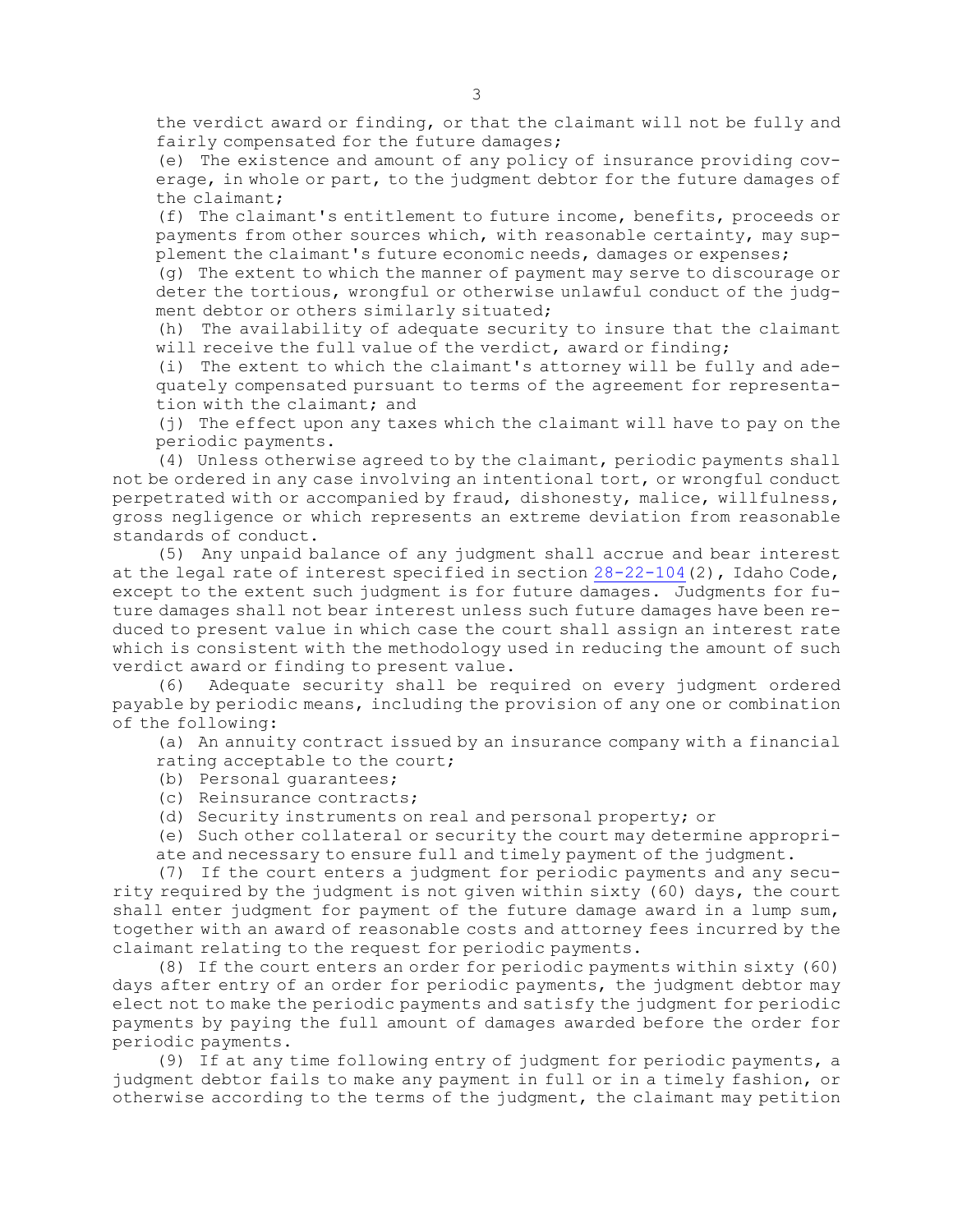the court for an order requiring payment by the judgment debtor of the total remaining amount of the unpaid future damage award and, if necessary, an order allowing execution upon any security given for payment together with such additional penalties, including an award of costs and attorney fees, as the court deems appropriate. In ruling upon such petition the court may consider whether the judgment debtor's failure to make full or timely payment was the result of his excusable inadvertence or the ministerial act of third parties beyond the control of the judgment debtor, together with all equitable considerations which favor granting or denying the petition.

(10) All judgments payable by periodic payments, as provided in this section, shall constitute <sup>a</sup> property right of the judgment creditor entitled to receive the payments, shall survive the death, disability or incapacity of the judgment creditor, and shall be inheritable, devisable, assignable and otherwise subject to disposition by the judgment creditor as any other form of intangible personal property; provided that nothing contained herein is intended to amend, modify or in any way alter any federal, state or local laws pertaining to taxes which may or may not be assessed against all or any portion of the judgment.

[6-1602, added 1987, ch. 278, sec. 1, p. 573.]

6-1603. LIMITATION ON NONECONOMIC DAMAGES. (1) In no action seeking damages for personal injury, including death, shall <sup>a</sup> judgment for noneconomic damages be entered for <sup>a</sup> claimant exceeding the maximum amount of two hundred fifty thousand dollars (\$250,000); provided, however, that beginning on July 1, 2004, and each July 1 thereafter, the cap on noneconomic damages established in this section shall increase or decrease in accordance with the percentage amount of increase or decrease by which the Idaho industrial commission adjusts the average annual wage as computed pursuant to section [72-409](https://legislature.idaho.gov/statutesrules/idstat/Title72/T72CH4/SECT72-409)(2), Idaho Code.

(2) The limitation contained in this section applies to the sum of: (a) noneconomic damages sustained by <sup>a</sup> claimant who incurred personal injury or who is asserting <sup>a</sup> wrongful death; (b) noneconomic damages sustained by <sup>a</sup> claimant, regardless of the number of persons responsible for the damages or the number of actions filed.

(3) If <sup>a</sup> case is tried to <sup>a</sup> jury, the jury shall not be informed of the limitation contained in subsection (1) of this section.

(4) The limitation of awards of noneconomic damages shall not apply to:

(a) Causes of action arising out of willful or reckless misconduct.

(b) Causes of action arising out of an act or acts which the trier of fact finds beyond <sup>a</sup> reasonable doubt would constitute <sup>a</sup> felony under state or federal law.

[6-1603, added 1987, ch. 278, sec. 1, p. 575; am. 2003, ch. 122, sec. 2, p. 371.]

6-1604. LIMITATION ON PUNITIVE DAMAGES. (1) In any action seeking recovery of punitive damages, the claimant must prove, by clear and convincing evidence, oppressive, fraudulent, malicious or outrageous conduct by the party against whom the claim for punitive damages is asserted.

(2) In all civil actions in which punitive damages are permitted, no claim for damages shall be filed containing <sup>a</sup> prayer for relief seeking punitive damages. However, <sup>a</sup> party may, pursuant to <sup>a</sup> pretrial motion and after hearing before the court, amend the pleadings to include <sup>a</sup> prayer for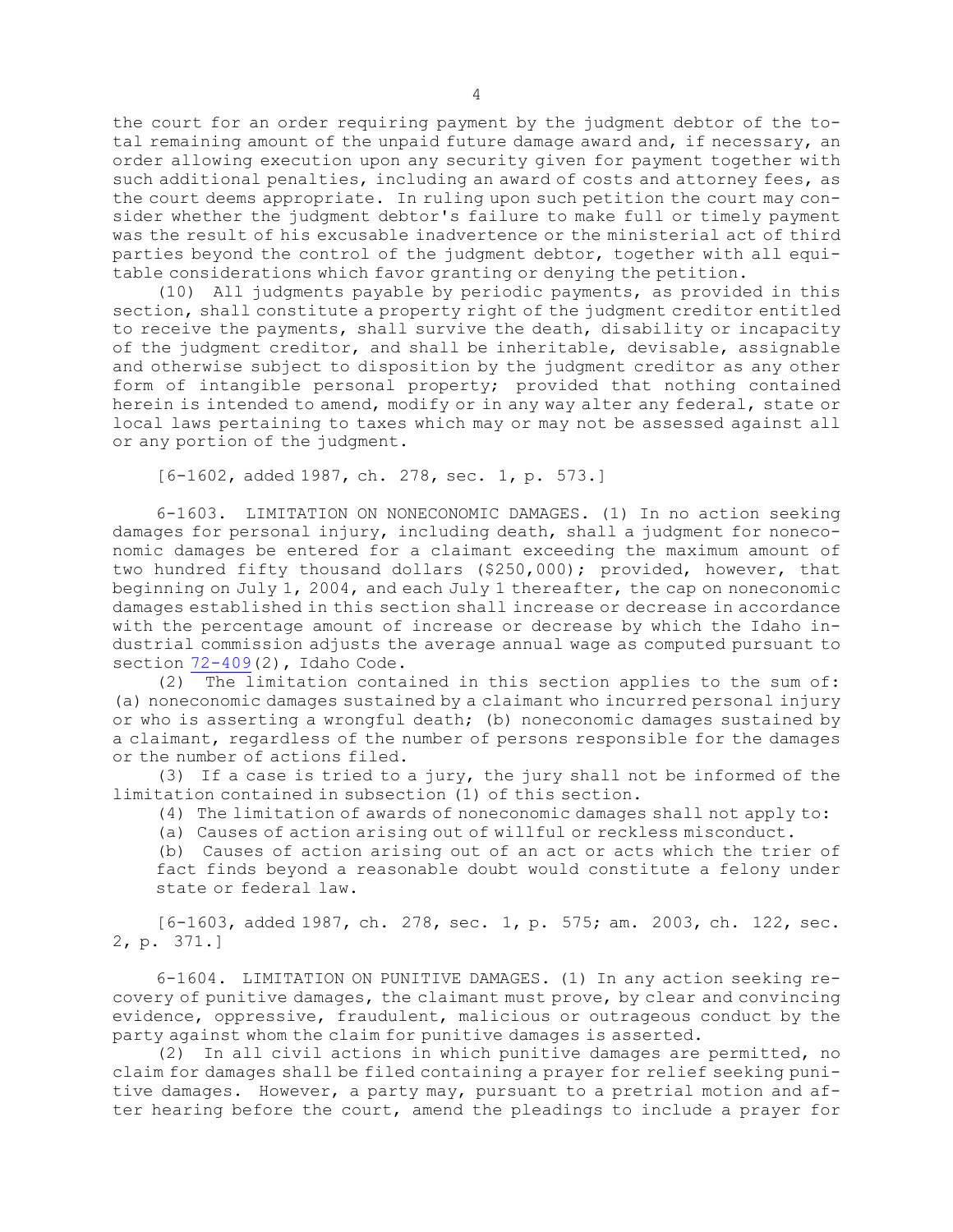relief seeking punitive damages. The court shall allow the motion to amend the pleadings if, after weighing the evidence presented, the court concludes that, the moving party has established at such hearing <sup>a</sup> reasonable likelihood of proving facts at trial sufficient to support an award of punitive damages. <sup>A</sup> prayer for relief added pursuant to this section shall not be barred by lapse of time under any applicable limitation on the time in which an action may be brought or claim asserted, if the time prescribed or limited had not expired when the original pleading was filed.

(3) No judgment for punitive damages shall exceed the greater of two hundred fifty thousand dollars (\$250,000) or an amount which is three (3) times the compensatory damages contained in such judgment. If <sup>a</sup> case is tried to <sup>a</sup> jury, the jury shall not be informed of this limitation. The limitations on noneconomic damages contained in section [6-1603](https://legislature.idaho.gov/statutesrules/idstat/Title6/T6CH16/SECT6-1603), Idaho Code, are not applicable to punitive damages.

(4) Nothing in this section is intended to change the rules of evidence used by <sup>a</sup> trier of fact in finding punitive damages.

[6-1604, added 1987, ch. 278, sec. 1, p. 576; am. 2003, ch. 122, sec. 3, p. 371.]

6-1605. LIMITATION ON LIABILITY OF VOLUNTEERS, OFFICERS AND DIRECTORS OF NONPROFIT CORPORATIONS AND ORGANIZATIONS AND TRUSTEES OF CHARITABLE TRUSTS. (1) In any nonprofit corporation or organization or charitable trust as defined in section [6-1601](https://legislature.idaho.gov/statutesrules/idstat/Title6/T6CH16/SECT6-1601)(6), Idaho Code, officers, directors, and volunteers who serve the nonprofit corporation or organization without compensation and trustees of the charitable trust who serve without compensation shall be personally immune from civil liability arising out of their conduct as an officer, director, trustee or volunteer, if such conduct is within the course and scope of the duties and functions of the individual officer, director, trustee or volunteer and at the direction of the corporation or organization or charitable trust. The provisions of this section shall not eliminate or limit, and no immunity is hereby granted for the liability of an officer, director, trustee or volunteer:

(a) For conduct which is willful, wanton, or which involves fraud or knowing violation of the law;

(b) To the extent of coverage for such conduct under <sup>a</sup> policy of liability insurance, whether the policy is purchased by the corporation or organization or charitable trust, the individual officer, director, trustee, volunteer or some third party;

(c) For any intentional breach of <sup>a</sup> fiduciary duty or duty of loyalty owed by the officer, director or volunteer to the corporation, organization or the members thereof, or owed by the trustee to the charitable trust or the members thereof;

(d) For acts or omissions not in good faith or which involve intentional misconduct, fraud or <sup>a</sup> knowing violation of law;

(e) For any transaction from which the officer, director, trustee or volunteer derived an improper personal benefit;

(f) For any violation of the provisions of section [30-3-82](https://legislature.idaho.gov/statutesrules/idstat/Title30/T30CH3/SECT30-3-82), Idaho Code; or

(g) For damages which result from the operation of <sup>a</sup> motor vehicle.

(2) Reimbursement of an officer, director or volunteer of <sup>a</sup> nonprofit corporation or organization or of <sup>a</sup> trustee of <sup>a</sup> charitable trust for costs and expenses actually incurred shall not be considered compensation.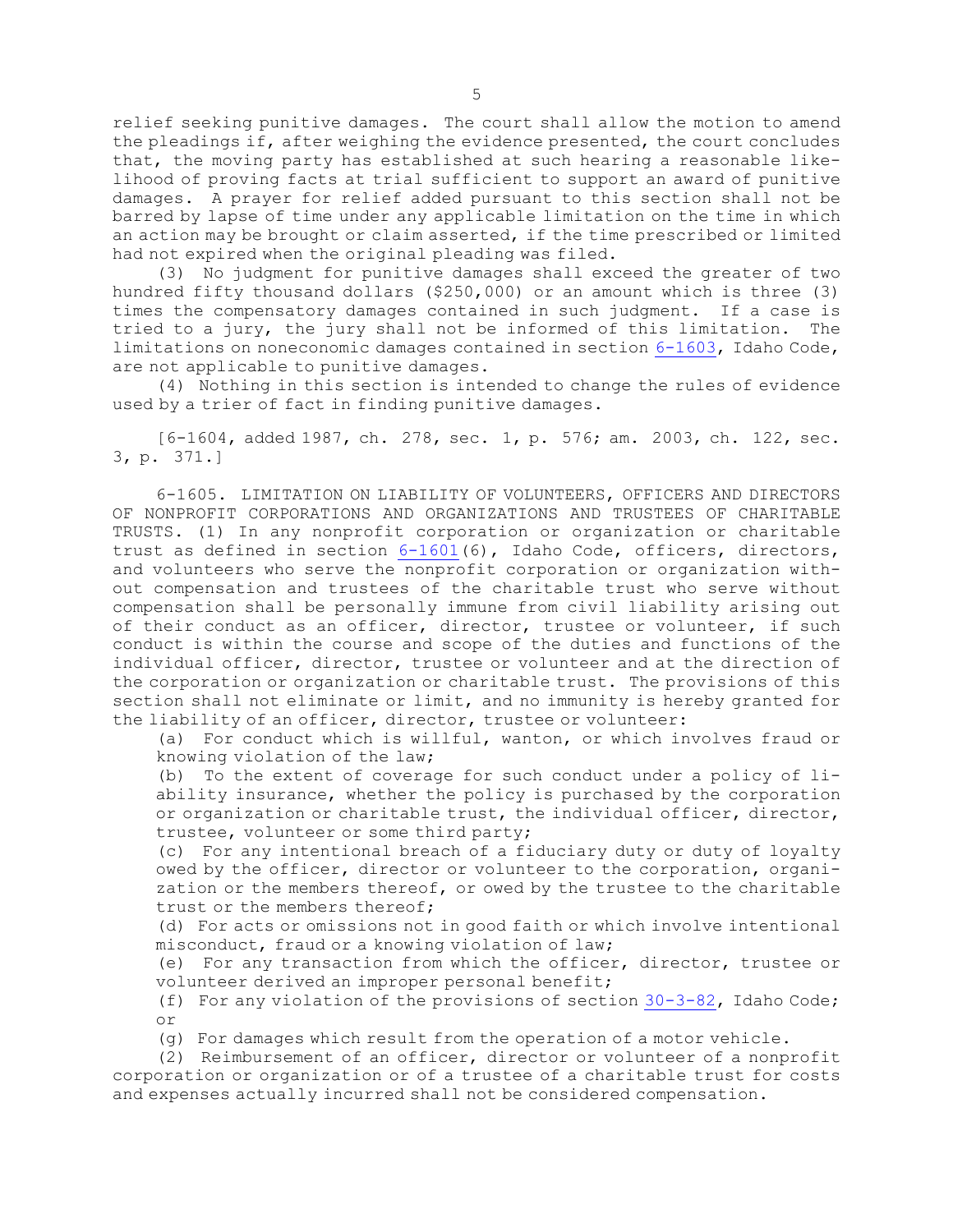(3) Nothing in this section shall be construed to supersede, abrogate, or limit any immunities or limitation of liability otherwise provided by law.

[6-1605, added 1987, ch. 278, sec. 1, p. 576; am. 1990, ch. 105, sec. 2, p. 212; am. 2003, ch. 59, sec. 1, p. 205; am. 2008, ch. 83, sec. 2, p. 214.]

6-1606. PROHIBITING DOUBLE RECOVERIES FROM COLLATERAL SOURCES. In any action for personal injury or property damage, <sup>a</sup> judgment may be entered for the claimant only for damages which exceed amounts received by the claimant from collateral sources as compensation for the personal injury or property damage, whether from private, group or governmental sources, and whether contributory or noncontributory. For the purposes of this section, collateral sources shall not include benefits paid under federal programs which by law must seek subrogation, death benefits paid under life insurance contracts, benefits paid by <sup>a</sup> service corporation organized under [chapter](https://legislature.idaho.gov/statutesrules/idstat/Title41/T41CH34) 34, [title](https://legislature.idaho.gov/statutesrules/idstat/Title41/T41CH34) 41, Idaho Code, and benefits paid which are recoverable under subrogation rights created under Idaho law or by contract. Evidence of payment by collateral sources is admissible to the court after the finder of fact has rendered an award. Such award shall be reduced by the court to the extent the award includes compensation for damages which have been compensated independently from collateral sources.

[6-1606, added 1990, ch. 131, sec. 1, p. 304.]

6-1607. EMPLOYER LIABILITY FOR EMPLOYEE TORTS. (1) No employer shall be directly or indirectly liable in tort based upon an employer/employee relationship for any act or omission of an employee which occurs after the termination of the employee's employment unless it is shown by clear and convincing evidence that the acts or omissions of the employer itself constitute gross negligence or reckless, willful and wanton conduct as those standards are defined in section [6-904C](https://legislature.idaho.gov/statutesrules/idstat/Title6/T6CH9/SECT6-904C), Idaho Code, and were <sup>a</sup> proximate cause of the damage sustained.

(2) There shall be <sup>a</sup> presumption that an employer is not liable in tort based upon an employer/employee relationship for any act or omission of <sup>a</sup> current employee unless the employee was wholly or partially engaged in the employer's business, reasonably appeared to be engaged in the employer's business, was on the employer's premises when the allegedly tortious act or omission of the employee occurred, or was otherwise under the direction or control of the employer when the act or omission occurred. This presumption may be rebutted only by clear and convincing evidence that the employer's acts or omissions constituted gross negligence or, reckless, willful and wanton conduct as those standards are defined in section  $6-904C$ , Idaho Code, and were <sup>a</sup> proximate cause of the damage sustained.

(3) In every civil action to which this section applies, an employer shall have the right (pursuant to pretrial motion and after opportunity for discovery) to <sup>a</sup> hearing before the court in which the person asserting <sup>a</sup> claim against an employer must establish <sup>a</sup> reasonable likelihood of proving facts at trial sufficient to support <sup>a</sup> finding that liability for damages should be apportioned to the employer under the standards set forth in this section. If the court finds that this standard is not met, the claim against the employer shall be dismissed and the employer shall not be included on <sup>a</sup> special verdict form.